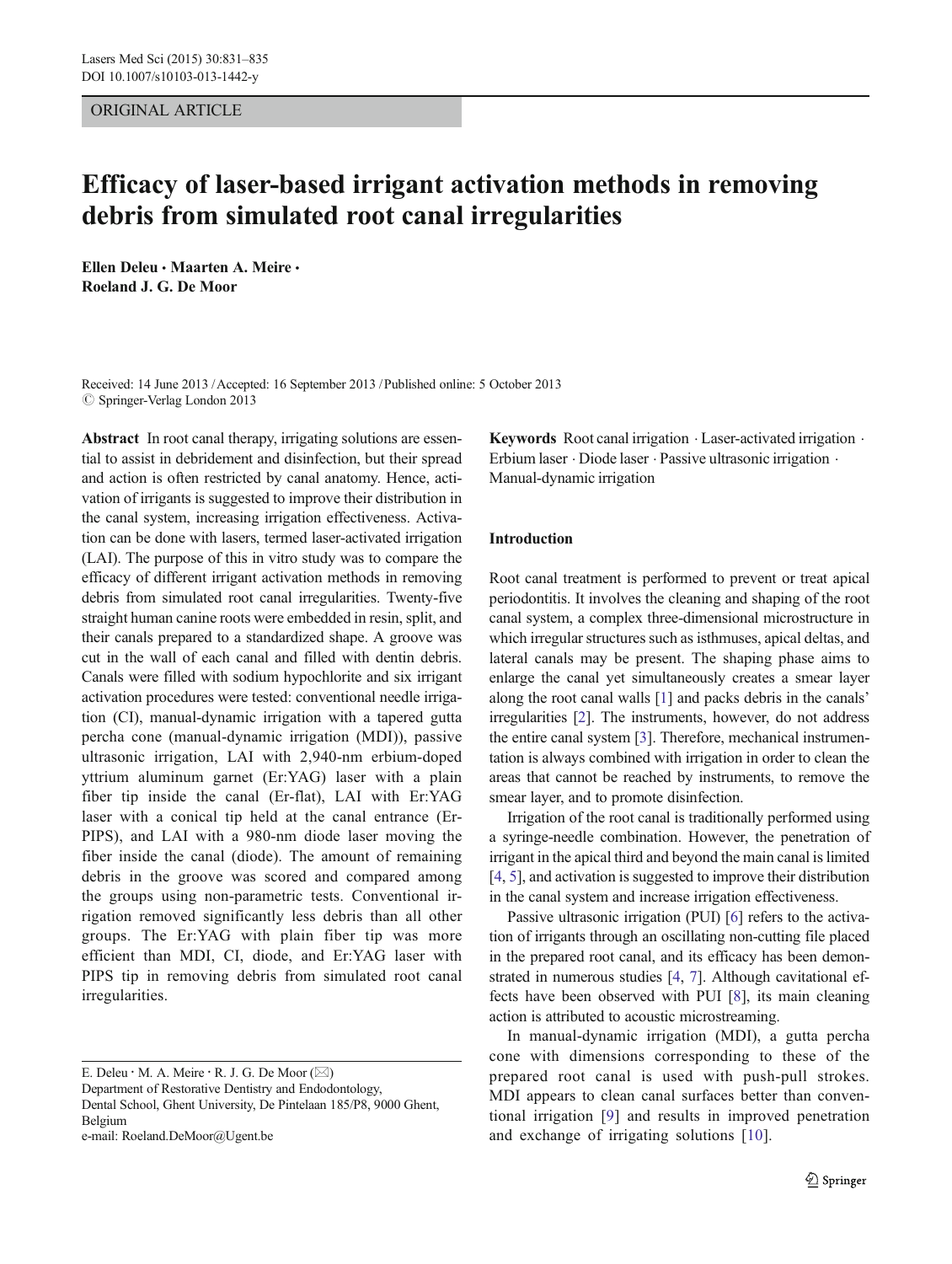Laser-activated irrigation (LAI) refers to the activation of irrigant solutions with lasers. In this respect, erbium lasers (erbium, chromium doped yttrium scandium gallium garnet (Er,Cr:YSGG)—2.780 nm or erbium-doped yttrium aluminum garnet (Er:YAG)—2.940 nm) have been shown to be very effective [[11\]](#page-4-0). The efficacy of erbium lasers is attributed to real cavitation effects, namely the formation and immediate implosion of vapor bubbles at the fiber tip, causing very rapid fluid movement in the canal [[12](#page-4-0), [13](#page-4-0)]. Together with the shock waves [\[14\]](#page-4-0) and accompanying secondary cavitation bubbles, removal of debris from regions which remain untouched by endodontic instruments during shaping procedures is enhanced. In fact, LAI with erbium lasers has been proven to be more effective than PUI and conventional needle irrigation (CI) in the removal of debris [[11,](#page-4-0) [15,](#page-4-0) [16](#page-4-0)] and apical smear layer [\[17,](#page-4-0) [18\]](#page-4-0). LAI is mostly done with flat-ended fiber tips. Recently, a tip with a tapered radial firing end and 3-mm denuded fiber (photon-initiated photoacoustic streaming or PIPS tip) was introduced [[18](#page-4-0), [19\]](#page-4-0).

It appears that LAI can also be obtained with near infrared diode lasers [\[20\]](#page-4-0). This is of particular interest as these devices are markedly cheaper and more compact than solid-state erbium laser systems.

The purpose of this in vitro study was to compare the efficacy of different laser- and non-laser-based irrigant activation methods in removing debris from artificial grooves in root canal walls.

## Materials and methods

#### Study model

The experimental setup was based on the model described by Lee et al. [\[4](#page-4-0)] and modified by De Moor et al. [\[11,](#page-4-0) [16\]](#page-4-0). Straight roots  $(n=25)$  from extracted human maxillary canines were selected. The canals were prepared to an ISO size 30 up to their working length (1-mm short of the apical foramen) with a 6 % taper using profile series (Dentsply Maillefer, Ballaigues, Switzerland), under 2.5 % sodium hypochlorite (NaOCl, University Hospital Pharmacy, Ghent, Belgium) irrigation using a 27-gage endodontic needle (Monoject; Sherwood Medical, St. Louis, MO, USA). The roots were imbedded in acrylic (Orthocryl, Dentaurum GmbH & Co., Germany) and sliced longitudinally in the root's mesio-distal plane using an IsoMet low-speed saw (Buehler, Dusseldorf, Germany). The two obtained halves were reassembled and fixated with the help of metal bolts through holes that were made in the resin block prior to slicing (Fig. [1](#page-2-0)). Using a customized ultrasonic tip (Dentsply Maillefer), a groove of 4 mm in length, 0.5-mm deep, and 0.2-mm wide, was made in the wall of one half of each root canal. The 6 % taper ISO 30 Profile (Dentsply Maillefer), was then re-inserted to remove accumulated debris and refine the preparation. The groove started 1-mm short of

working length and was filled with a mixture of dentin debris and 2.5 % NaOCl solution. The models were reassembled and canals were filled to the brim with 2.5 % NaOCl. Pilot tests had shown that a single model could be reused up to six times without any visible damage to the canal wall at microscopic level. Therefore, the 25 models were used repeatedly in the six experimental groups, which are shown in Table [1.](#page-2-0)

## Irrigation protocols

Six irrigation methods were studied, each repeated 20 times. 2.5 % NaOCl was used as the irrigating solution in all instances. In group 1 (conventional irrigation, CI), syringe irrigation with 4 ml of NaOCl was performed using a 27-gage endodontic needle (Monoject; Sherwood Medical, St Louis, MO, USA) placed 1-mm short of the working length. The needle was moved up and down at the apical half of the canal, with a flow rate of approximately 0.3 mL/s. The canal was dried using paper points ISO 30, 2 % taper.

In group 2, MDI was used. A well-fitting ISO 30 taper 0.06 gutta percha cone (Henry Schein, Vilvoorde, Belgium) was inserted to working length. A total of 100 push-pull strokes were performed during approximately 60 s.

In group 3 (PUI), a non-cutting #20 file (Irrisafe, Satelec Acteon, Mérignac, France) driven by an ultrasonic device (Suprasson Pmax Newtron, Satelec) at a power setting of 50 % was used in the canal for 20 s. The tip of the Irrisafe was kept steady 1-mm short of working length.

In group 4 (Er-flat), a 2.940-nm Er:YAG laser (AT Fidelis, Fotona, Ljubljana, Slovenia) equipped with a hand piece (R14, Fotona) holding a plain 300-μm diameter fiber tip, 14 mm in length (PRECISO 300/14, Fotona) was used to activate the irrigant. The tip was inserted 5 mm above the working length and held still during 5 s of laser activation, four repetitions with 5-s interval. The pulse energy was 60 mJ at 20 Hz and 50 μs of pulse length. The efficiency of the fiber is 90 %; the air and water spray was turned off.

The same Er:YAG laser was used in group 5 (Er-PIPS) with a conical fiber tip, 14 mm in length (PIPS 300/14, Fotona). The laser tip was introduced no further than 4 mm in the canal and held still. The laser was operated with a hand piece (R14 PIPS, Fotona) at 40 mJ, 20 Hz, and pulse length of 50 μs for 5 s, four repetitions as described in group 4. The efficiency of the fiber is 90 %; the air and water spray was turned off.

In group 6 (diode), a 980-nm diode laser (Fox diode laser, A.R.C. laser GmbH, Nürnberg, Germany) was used. The 200-μm plain fiber was inserted in the root canal no further than 2 mm from working length and moved in an up and down motion along the groove. The fiber was activated for 18 s at an output power of 7.5 W and 25 Hz. This particular setting was based on pilot investigations where it was observed that activity remained limited to the fiber tip and the effects as described by Hmud et al. [\[20\]](#page-4-0) did not occur below 7.5 W.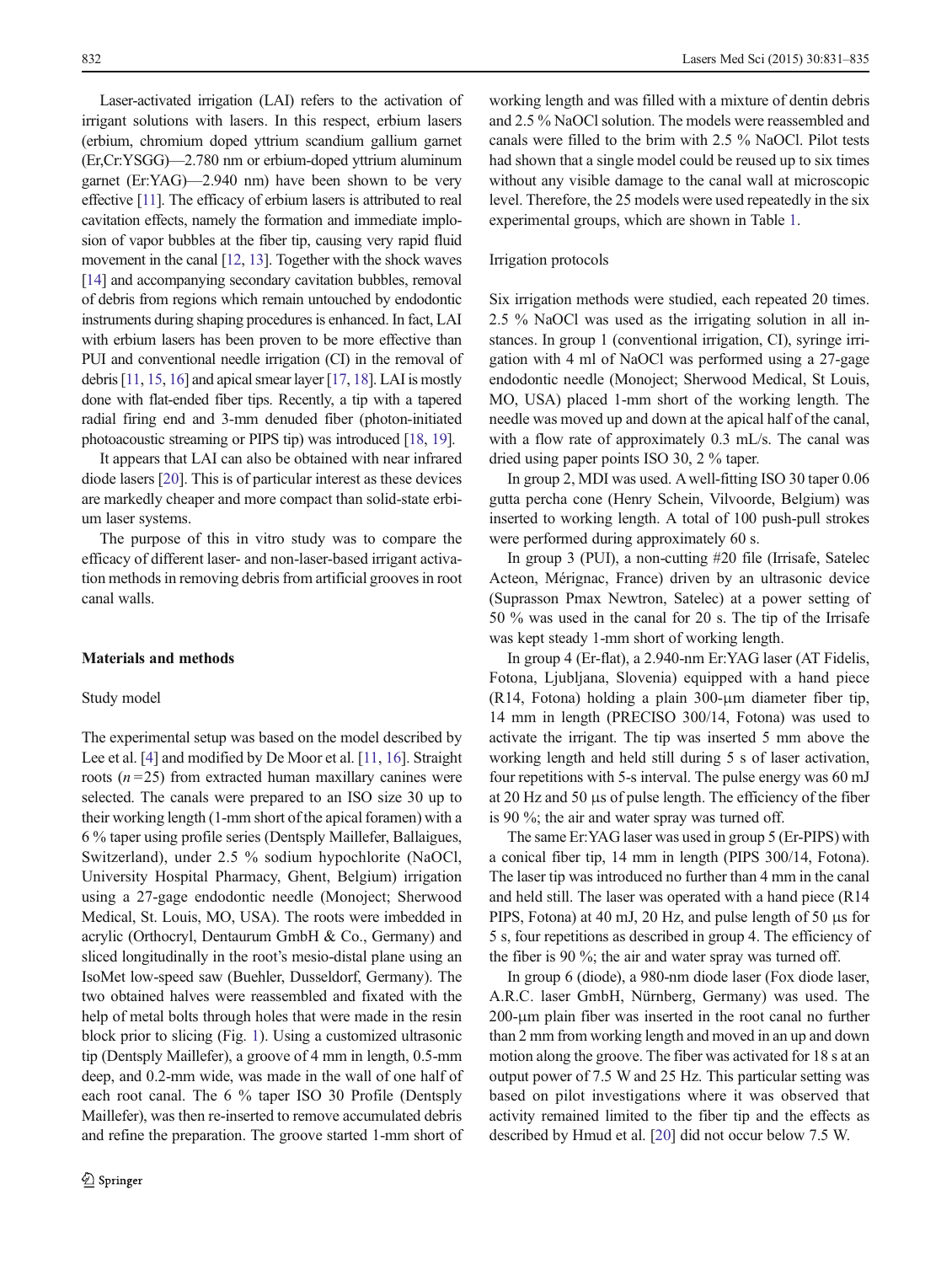

<span id="page-2-0"></span>At the end of the procedures, all roots from groups 2–6 were rinsed with 2-ml NaOCl (2.5 %) and dried with paper points ISO 30, 2 % taper (Dentsply Maillefer).

# Evaluation of dentin debris removal

Pictures  $(\times 13.6$  magnification) of each groove were taken before and after each irrigation procedure using a digital camera mounted on an operating microscope (OPMI Pico, Carl Zeiss, Göttingen, Germany). The sequence of all the pictures was randomized, and two calibrated examiners blinded to the irrigation protocol scored each picture twice, with a 2-week interval. The following scoring system was used to quantify the debris; 0—the groove was empty, 1—less than half the groove was filled with debris, 2—more than half of the groove was filled with debris, and 3—the groove was completely filled with debris. If the scores amongst the two examiners differed, the picture was discussed until a consensus was reached.

#### Statistical analysis

The inter- and intra-rater agreement was determined (Cohen kappa). The differences in debris scores between the groups were analyzed by means of the Kruskal–Wallis and the Mann– Whitney  $U$  test. The significance level was set at 0.05.

Table 1 Distribution of debris scores for each irrigant activation method

| Activation method | Debris scores $(\% )$ |        |                  |          |        |
|-------------------|-----------------------|--------|------------------|----------|--------|
|                   | $\theta$              |        | 2                | 3        | Number |
| <b>CI</b>         | 0                     | 6(30)  | 9(45)            | 5(25)    | 20     |
| $MDI^*$           | 10(50)                | 10(50) | $\boldsymbol{0}$ | 0        | 20     |
| PUI*              | 14 (70)               | 6(30)  | $\boldsymbol{0}$ | 0        | 20     |
| $Er$ -flat*       | 17 (85)               | 3(15)  | $\boldsymbol{0}$ | 0        | 20     |
| Er-PIPS*          | 8(40)                 | 12(60) | $\boldsymbol{0}$ | 0        | 20     |
| Diode*            | 9(45)                 | 9(45)  | 2(10)            | $\theta$ | 20     |

CI conventional irrigation, MDI manual-dynamic irrigation, PUI passive ultrasonic irrigation

\*Significantly different from CI

Significantly different from Er-flat

## Results

The debris scores after irrigation with the six different techniques are displayed in Table 1. The Cohen kappa coefficient of inter-rater agreement was 0.74, whilst the intra-observer reliability scores were 0.9 and 0.92. Conventional irrigation removed significantly less debris from the groove than the three laser groups, MDI and PUI ( $P < 0.001$ ). The erbium laser with the flat fiber tip removed significantly more debris than the diode laser ( $P = 0.007$ ), the MDI ( $P = 0.02$ ), and the erbium laser using the PIPS tip  $(P=0.004)$ , but the amount of debris was not statistically different from that found in the PUI group. No statistically significant differences were observed between PUI, MDI, and Er-PIPS groups.

## Discussion

The experimental model of the present study has been used in previous studies to investigate the efficacy of irrigant activation devices or techniques [\[15](#page-4-0), [16](#page-4-0), [21](#page-4-0)]. The groove in the root canal wall simulates an irregularity inaccessible to instruments but in which significant amounts of debris can remain or be packed during shaping procedures [\[2\]](#page-3-0). Removal of debris of such groove thus is an indication of cleaning beyond the main canal. The advantage of the groove model is the standardized dimensions of the canal and the groove, allowing a consistent evaluation. Although artificial grooves may not represent the complexity of the root canal system, this setup allows a standardized comparison between different irrigation protocols.

All tested activation methods produced cleaner canal wall grooves compared to syringe irrigation. This observation is in accordance with other studies investigating the efficacy of manual-dynamic irrigation [\[22,](#page-4-0) [23](#page-4-0)], PUI [[4](#page-4-0)] and LAI with erbium lasers [[16\]](#page-4-0).

The 980-nm diode laser with its present power settings was significantly more effective at removing debris from the groove than conventional irrigation performed with a syringe, but significantly less effective than the Er:YAG laser with conventional fiber. Hmud et al. [[20\]](#page-4-0) observed formation of cavitations at the end of the fiber tip with 940- and 980-nm diode lasers. Depending on the output power, these cavitations developed after several seconds and were visible to the human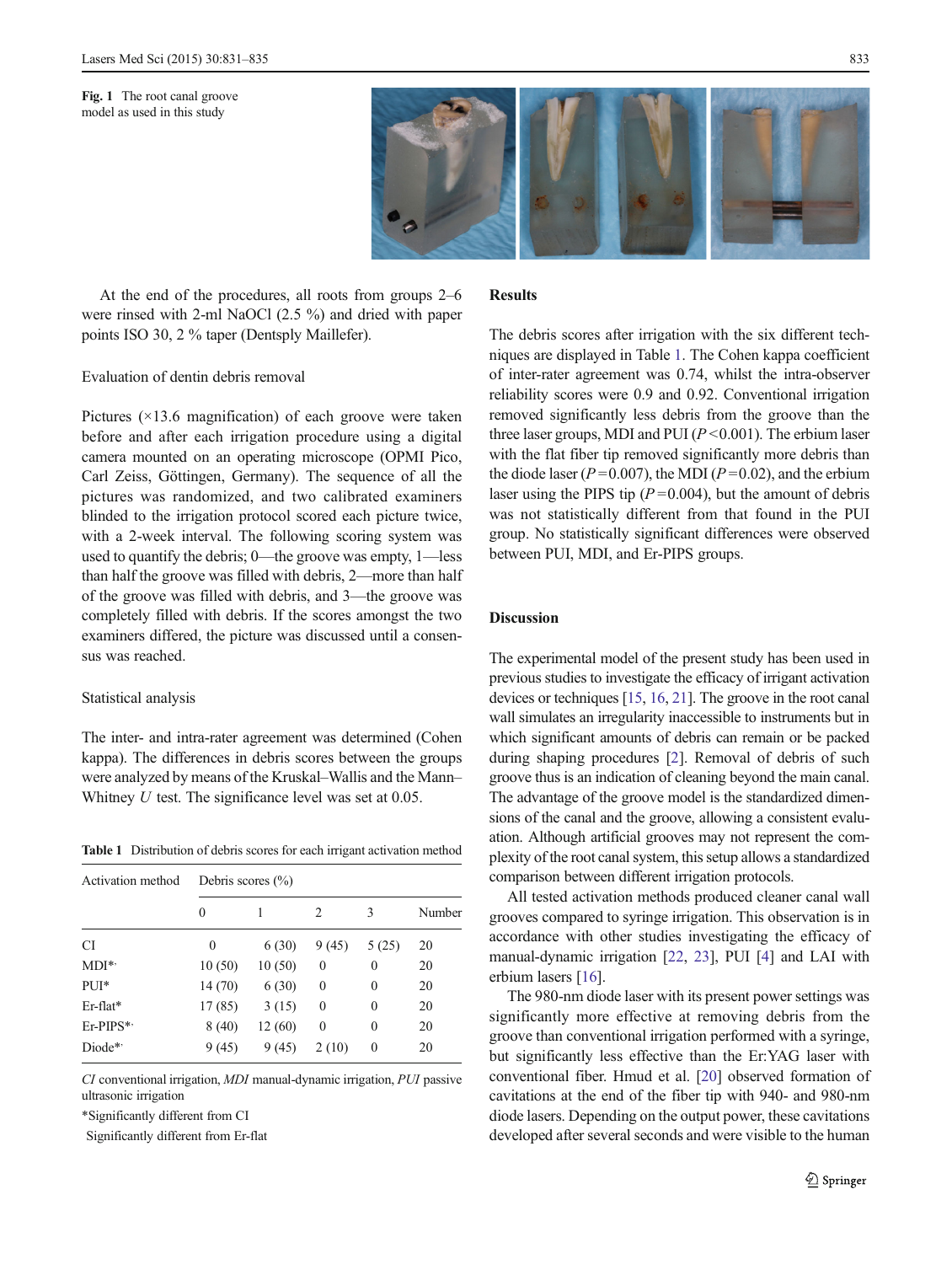<span id="page-3-0"></span>eye with the aid of light and magnification. This clearly differs from the action of erbium lasers, where the bubble forms instantly (only a few microseconds after onset of the pulse) at the fiber tip and is invisible to the human eye because it exists for only a few hundred microseconds [\[12\]](#page-4-0). For the 980 nm diode laser, bubble formation was only observed beyond 7 W. However, this setting can present serious concerns towards thermal safety in the clinical situation and should be considered inappropriate. Although the models were reused a limited number of times, one study model in the diode group had to be replaced after four activations because of damage in the form of carbonization of the root canal wall (Fig. 2), indicating excessively high local temperatures. The absorption of diode laser radiation in aqueous solutions is far less than that of erbium lasers [[24\]](#page-4-0) and contact of the fiber with the root canal wall dentin then results in burning of the dentin. Pilot observations also revealed that the fluid movement induced by the diode laser was limited to the tip of the fiber and hence the fiber was constantly moved up and down in the canal along the groove. Given the limited cleaning action for a high output power, the 980-nm diode laser does not seem to be an efficient tool for NaOCl activation.

According to the manufacturer, the PIPS tip has a greater lateral emission of energy compared to plain fibers, due to the conical end and the distal 3-mm without coating. Together with very short pulses, this enables better use of the laser energy, creating photoacoustic shockwaves in the irrigant, enhancing their effectiveness. LAI with the Er:YAG laser with a conventional flat-ended fiber was significantly more effective than with a PIPS tip. According to the manufacturers' guidelines, the PIPS tip was held in the coronal portion of the canal. When the laser was activated, bits of NaOCl were forced out of the canal with every pulse, resulting in the PIPS tip to be in a fluid-free canal entrance after about 4 s. This evidently limits the further action of the tip. No such problem



Fig. 2 Carbonization of the root canal wall in a diode laser-treated sample

was encountered using the plain tip at 5 mm from working length.

While LAI with flat tips results in rapid fluid motion through expanding and imploding vapor bubbles [[13\]](#page-4-0), the cleaning mechanism of PIPS is unclear and differs from reported investigations [\[18\]](#page-4-0). Whether cavitation bubbles as with plain-ended fibers do occur with PIPS tips is unknown. The suggested photoacoustic shockwave resulting in streaming of the irrigant (PIPS) through the entire canal system remains unknown and is still to be proven.

A previous study [[16](#page-4-0)] demonstrated that  $4 \times 5$ -s LAI with Er:YAG resulted in significantly less debris in the grooves than when exposed to 20 s of PUI. However, no significant difference between these groups was noted in the present study. The most likely explanation for this difference in outcome is higher pulse energy and a smaller fiber diameter (75 mJ and 200 μm respectively) in the former study. Smaller fiber diameters and higher pulse energies produce higher fluences and might enhance cavitation. The 300-μm fiber used in the present study was the smallest available diameter for the device and the energy settings were those recommended by the manufacturer of the fiber tip. The present data also confirm the effectiveness of PUI being in accordance with previous studies [[25](#page-4-0), [26](#page-4-0)].

MDI produced better cleaning efficacy than syringe irrigation but significantly worse than LAI with plain tip. An additional finding after MDI was accumulation of debris in the canal portion apical to the groove in 40 % of the teeth, indicating that debris from the groove had been displaced apically. This observation raises concerns as apical displacement of debris may provoke extrusion beyond the apical foramen and result in post-operative pain [\[27\]](#page-4-0).

# Conclusion

In this in vitro model, conventional irrigation removed significantly less debris than all other groups. The Er:YAG laser with plain fiber tip inside the canal was more efficient than manual-dynamic irrigation, 980-nm diode laser and Er:YAG laser with PIPS tip in removing debris from simulated root canal irregularities.

## References

- 1. Baumgartner JC, Mader CL (1987) A scanning electron microscopic evaluation of four root canal irrigation regimens. J Endod 13:147– 157
- 2. Paque F, Laib A, Gautschi H, Zehnder M (2009) Hard-tissue debris accumulation analysis by high-resolution computed tomography scans. J Endod 35:1044–1047